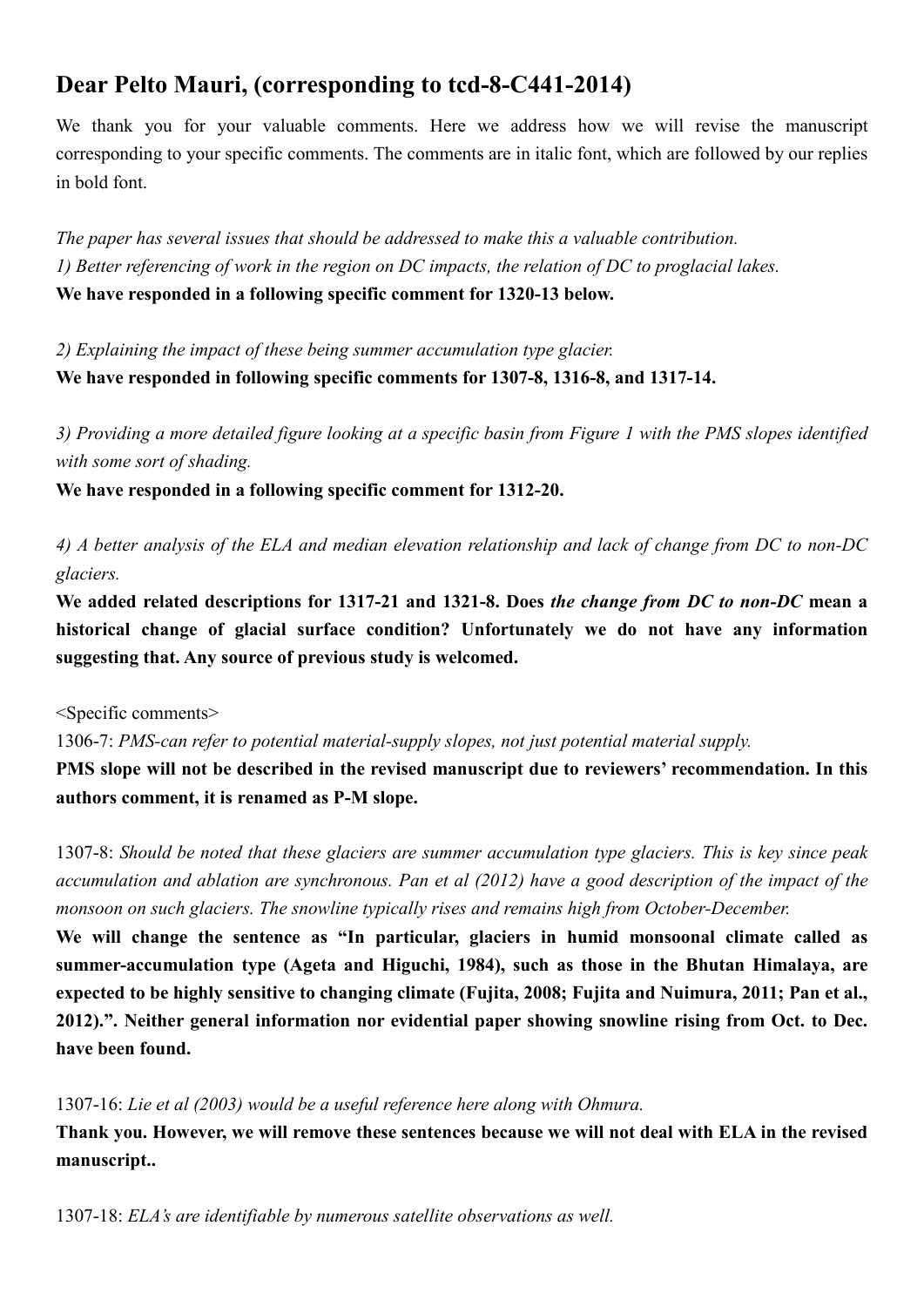**As a matter of fact, snow lines, which suggest the position of ELA, are difficult to be observed and fixed due to high frequency of cloud cover in the monsoon season and occasional snowfall in the post-monsoon season.** 

1307-22: *"complicating" not "concerning".*  **We will exchange them in the revised manuscript.** 

1307-29: *Should reference a couple of key studies of the debris cover on ablation in the region. Most importantly Zhang et al (2011) who noted that "Because of the inhomogeneous distribution of debris thickness, about 67% of the ablation area on Hailuogou glacier has undergone accelerated melting, whereas about 19% of the ablation area has experienced inhibited melting, and the sub-debris melt rate equals the bare-ice melt rate in only 14% of the ablation area." Bolch et al (2011) noted the fastest thinning in the area of thin debris cover just below the clean ice.* 

We will add "On the other hand, other studies suggested recent faster glacier melting below thin **debris-covered areas than debris-free areas (Bolch et al., 2011; Zhang et al., 2011)." at [1307-29].** 

1308-8: *well quantified. The influence is understood qualitatively.*  **We will change "understood" to "quantified".** 

1312-20: *Three different ratios are used in this paragraph to quantify the PMS ratio it would be better to use just one defined ratio. This is a crucial point, that can be illustrated with a satellite image figure of adjacent PMS fed debris covered glacier and non-debris covered glacier. The figure attached is an example. The figure is a 2013 Landsat image of the headwaters of the west branch of the Pho Chu. not meant to accurately indicate the PMS slopes (P). I do have a question regarding the glacier indicated by NDC? In your Figure 1 this is identified as a debris covered glacier, I do not see the debris on this glacier in the 2013 Landsat image. Would be worth citing Osti et al (2012) who examined GLOF's in this specific area.* 

**We will remove the sentences related to PMS slope due to the reviewers' recommend. You can identify a debris-covered area of "NDC?" glacier by PRISM and AVNIR2 images (Fig. AC1), whereas it is unclear in the Landsat image which you showed us. We will not refer to Osti et al. (2012) to avoid misunderstanding, which contains no comparable figure to identify debris-covered area, and in which the term of "debris" is used for another meaning, outburst materials caused by GLOFs.**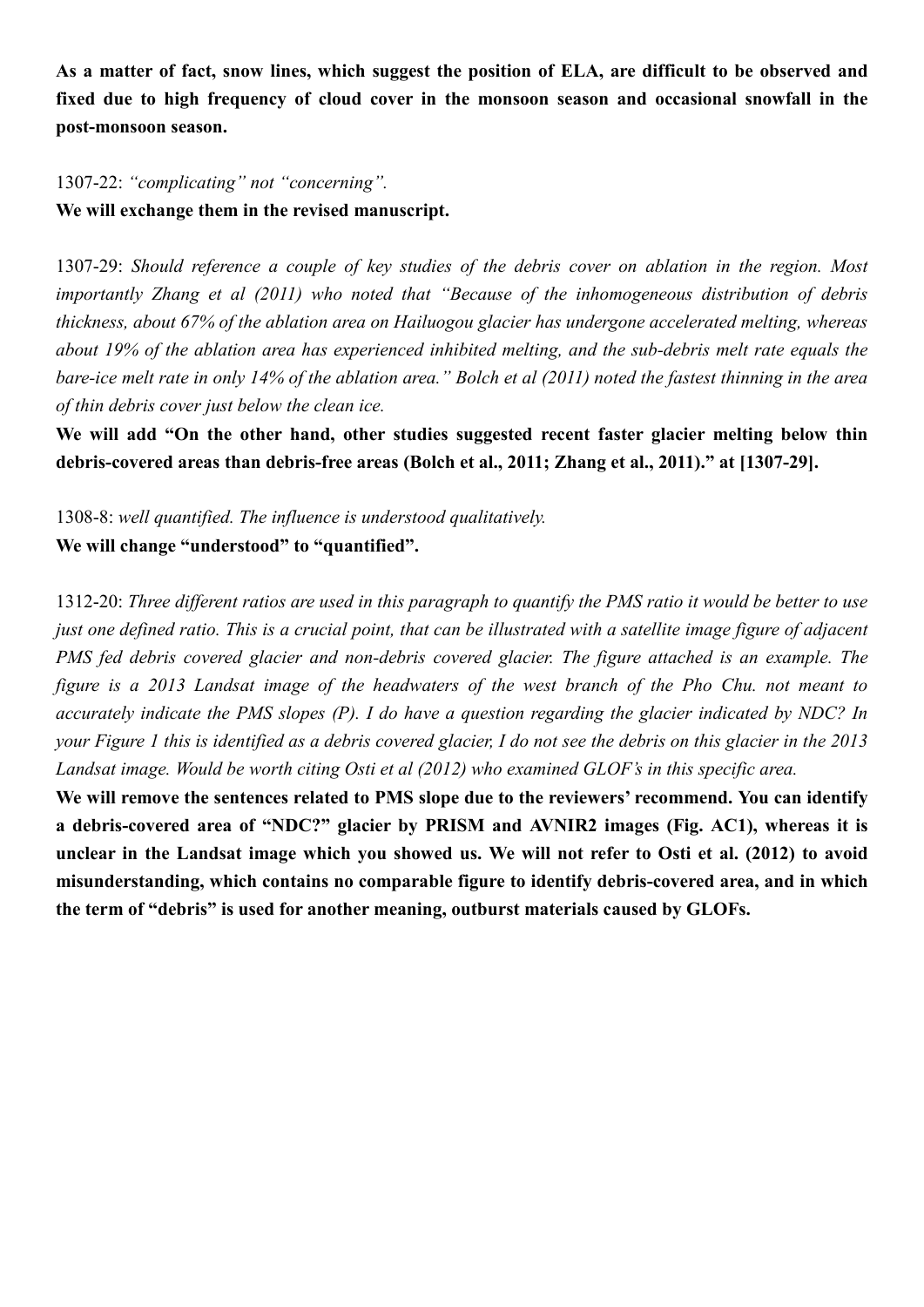

**Fig. AC1. One glacier in a headwater of the west branch of the Pho Chu. Background images are (a) the AVNIR2 image and (b) the PRISM image used for the delineation of this glacier.** 

1314-10: *A Greenland reference for glacier size not useful since they are ice sheet fed. What about other mountain glacier areas? Pan et al (2012) and Bolch et al (2010) are important references to use here since they are both inventories of glacier regions nearby.* 

**We will refer to Pan et al. (2012) and Bolch et al. (2010) instead of Rastner et al. (2012) for the comparison in the revised manuscript.** 

1315-24: *The debris covered glaciers tend to both start higher and end lower than non-debris covered glaciers, but this is also true of larger glaciers in general in other mountain regions regardless of debris cover.* 

**Fig. 6 shows that numerous debris-covered glaciers share their maximum elevations with debris-free glaciers. In the Bhutan Himalaya, at least, your understanding that** *the debris covered glaciers tend to*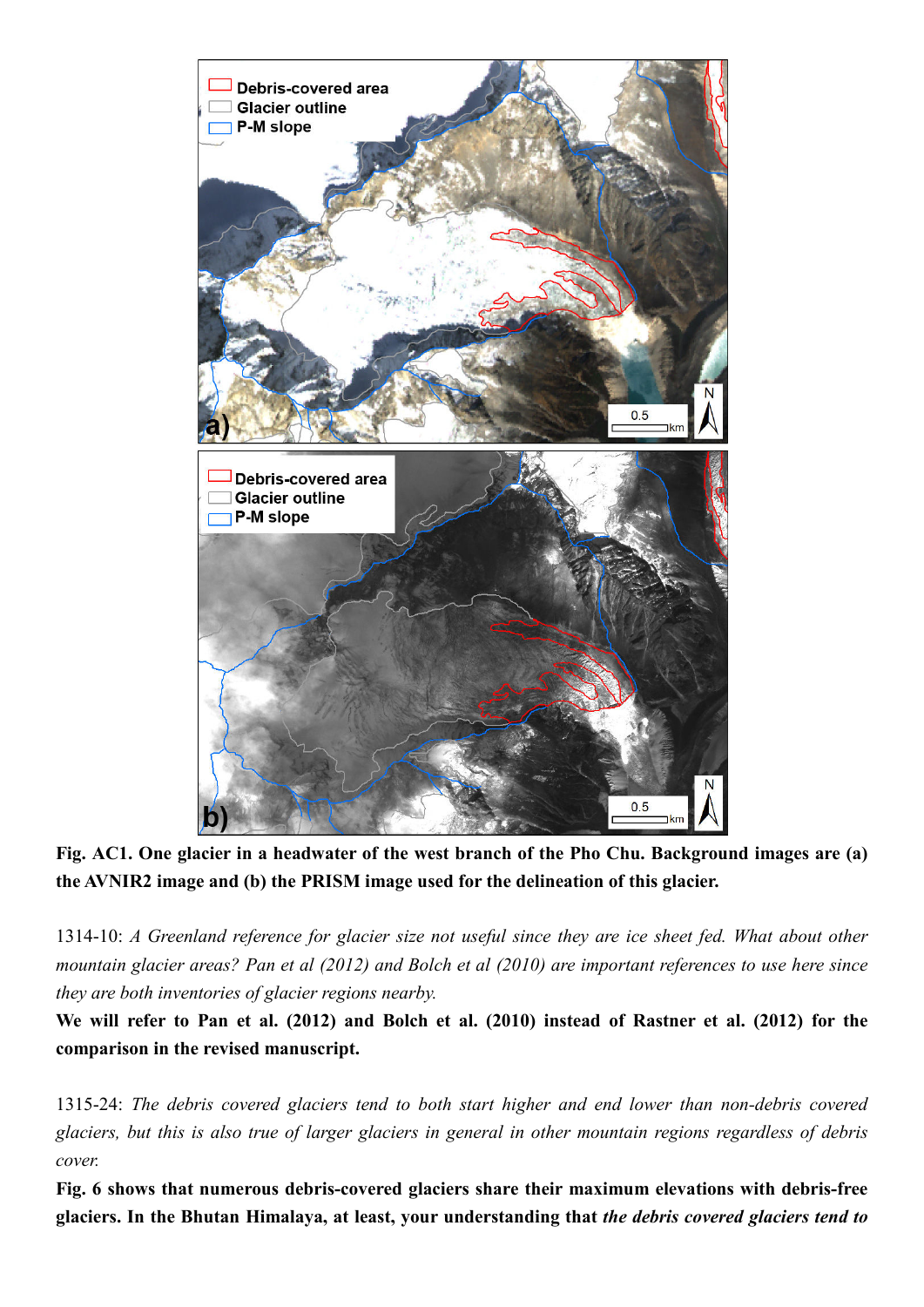1315-13: *This implies that the terrain in the highest elevation regions is simply steeper and will always have considerable PMS slopes.*

**According to our additional analysis which compares the mean slope gradient of P-M slope to the maximum elevation of each debris-covered glacier, no obvious relationship is found (** $r = 0.08$ **,**  $p > 5\%$ **) (Fig. AC2). In addition north-facing slopes would not contribute for debris supply even if they are steep and at high elevations (Nagai et al., 2013).** 



**Fig. AC2. Mean gradient of PMS slope versus maximum elevation of the debris-covered glaciers.** 

1316-8: *Ohmura was not considering summer accumulation type glaciers.* 

1317-14: *Since these glaciers have significant ablation beyond the summer period, the JJA temperature arrangement is not the best. Snowlines are typically seen to rise after the end of the summer monsoon in this region October-December, as well as prior to the beginning of the summer monsoon.*

**In this analysis we did not use temperature data. Generally-used lapse rate (dT/dZ) and precipitation– air temperature gradients derived from Fig. 7 were used. However, we will not deal with ELA in the revised manuscript because of reviewers' comments suggesting shortcomings of ELA analysis in addition to your comment. On the other hand, we have no information that snowlines are typically seen to rise after the end of the summer monsoon.** 

1320-13: *The retreat rate of debris covered glaciers has to mention the common role of proglacial lakes. Basnett et al (2013) note that in Sikkim, "(1) the formation and expansion of supraglacial lakes on many debris-covered glaciers. We also observed that debris-covered glaciers with lakes lose a greater area than debris-covered glaciers without lakes and debris-free glaciers"* 

**We will here add "There is a possibility that glacial lake formation is related to the retreat (Basnett et al., 2013). Komori (2008) pointed out that glacial lakes located in the southern side of the Bhutan Himalayan mountain range are expanding later and faster than those located in the northern side. This south-to-north contrast may be related to the difference of area and shape of debris-covered areas evaluated by Nagai et al. (2013). In a future study, glacial lake inventory (Ukita et al., 2011) would be needed and should be analyzed to discuss the relationship furthermore."**